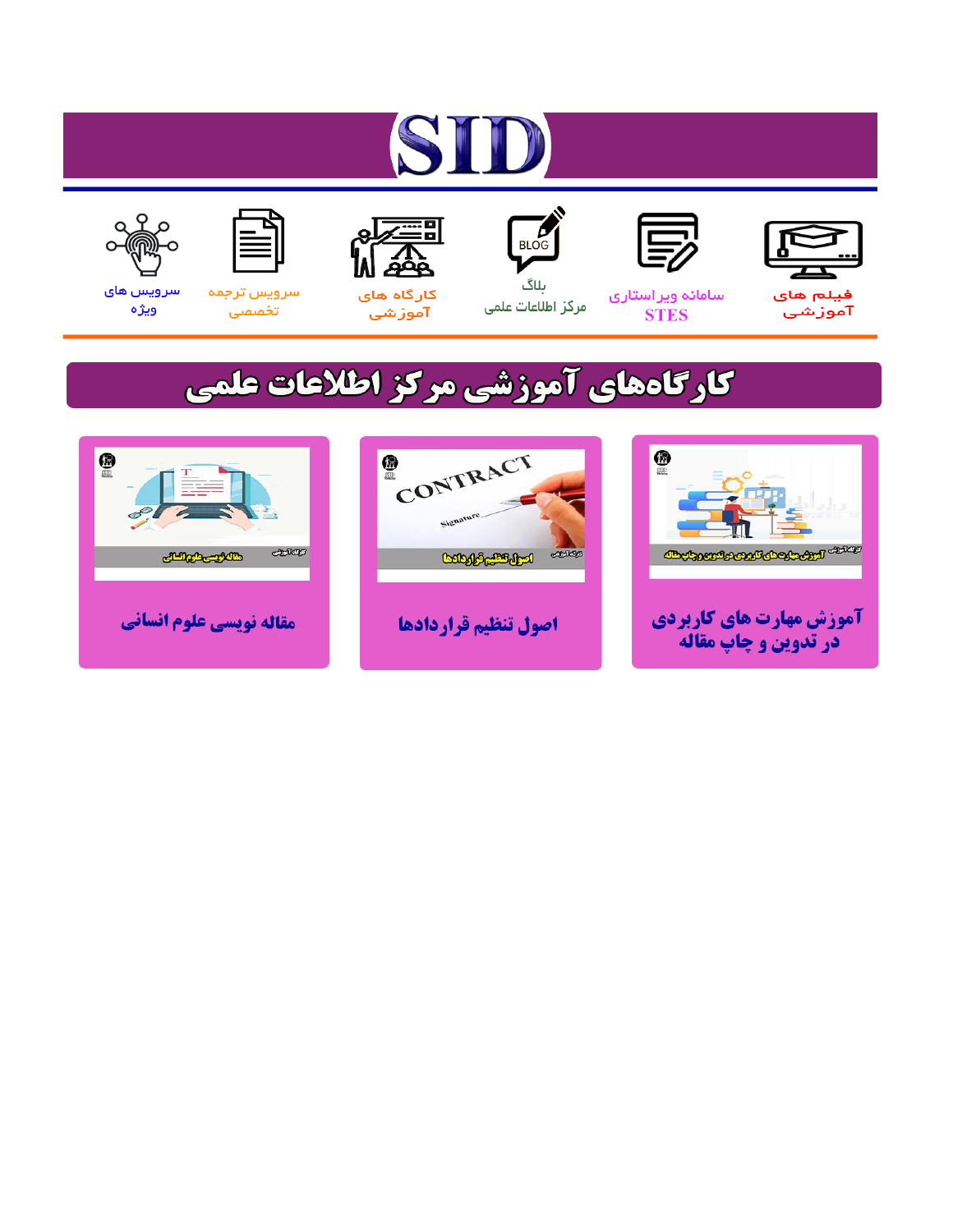### **Conjunctive Cohesion and its Application in Buhturi's Verses Describing the Wolf**

**Dr. Seyyed Mehdi Masboogh1 Associate Professor of Arabic Language and Literature, Bu Ali Sina University, Hamadan, Iran** 

**Dr. Shahram Delshad PhD in Arabic Language and Literature, Bu Ali Sina University, Hamadan, Iran** 

**Received: 23 September 2016 Accepted: 2 September 2017** 

#### **Expanded abstract**

#### **1- Introduction**

Most of the literary critics consider Arabic classical poetry as lacking cohesion and organic unity and believe that long Arabic odes do not have the necessary cohesion and do not have a good and ordered organization. But lack of cohesion in an ode as a whole does not indicate lack of cohesion in its various parts. That is, if an ode is divided into four parts, maybe there is no unity among its different parts but there is a special cohesion and harmony between the verses of each of these parts. The present study has been written in order to explain the cohesion between the internal parts of classical Arabic ode. Therefore, the verses describing wolf by Buhturi, the well-known poem of the Abbasid period, are criticized and analyzed through descriptive-analytical method and based on a part of Cohesion Theory of Michael Halliday, known as conjunctive cohesion, in order to obtain the application of this theory in Arabic descriptive poetry as part of long Arabic odes. **PhD in Arabic Language and Literature, Bu All Sina University, Hamadan, Iran Received: 23 September 2016 Accepted: 25 September 2017<br>
<b>Expanded abstract** 1. Introduction<br>
1. Introduction<br>
1. Introduction<br>
1. Introduction<br>

#### **2- Theoretical Framework**

 $\overline{a}$ 

There is a kind of cohesion called conjunctive cohesion. In this method, conjunctive devices create cohesion between textual propositions larger than a word, and establish linkage between the last and the next propositions (Khatabi, 1991). Hence, conjunctive cohesion means a semantic and logical relationship between the sentences of the text. Conjunctive cohesion is divided into four types of additive, causal, adversative, and temporal" (Lotfi Pour Saedi, 2006).

Therefore, there is a significant difference between this type of cohesion and other types of cohesion; because in this type of cohesion the connection between two sentences and two sections or narrative clauses is direct (Zanad, 1993). Some of these devices have an incremental function and add additional information and knowledge to the text and make the sentence more meaningful than the previous sentence. Sometimes, they also create an opposite and contradictory meaning in the text and are brought against the previous subject; but some of them are added to the text in order to create a result and they create a causal relationship between textual propositions or cause the creation of a temporal relationship in the text (Khatabi, 1991).

<sup>1</sup> Corresponding Author .Email: smm.basu@yahoo.com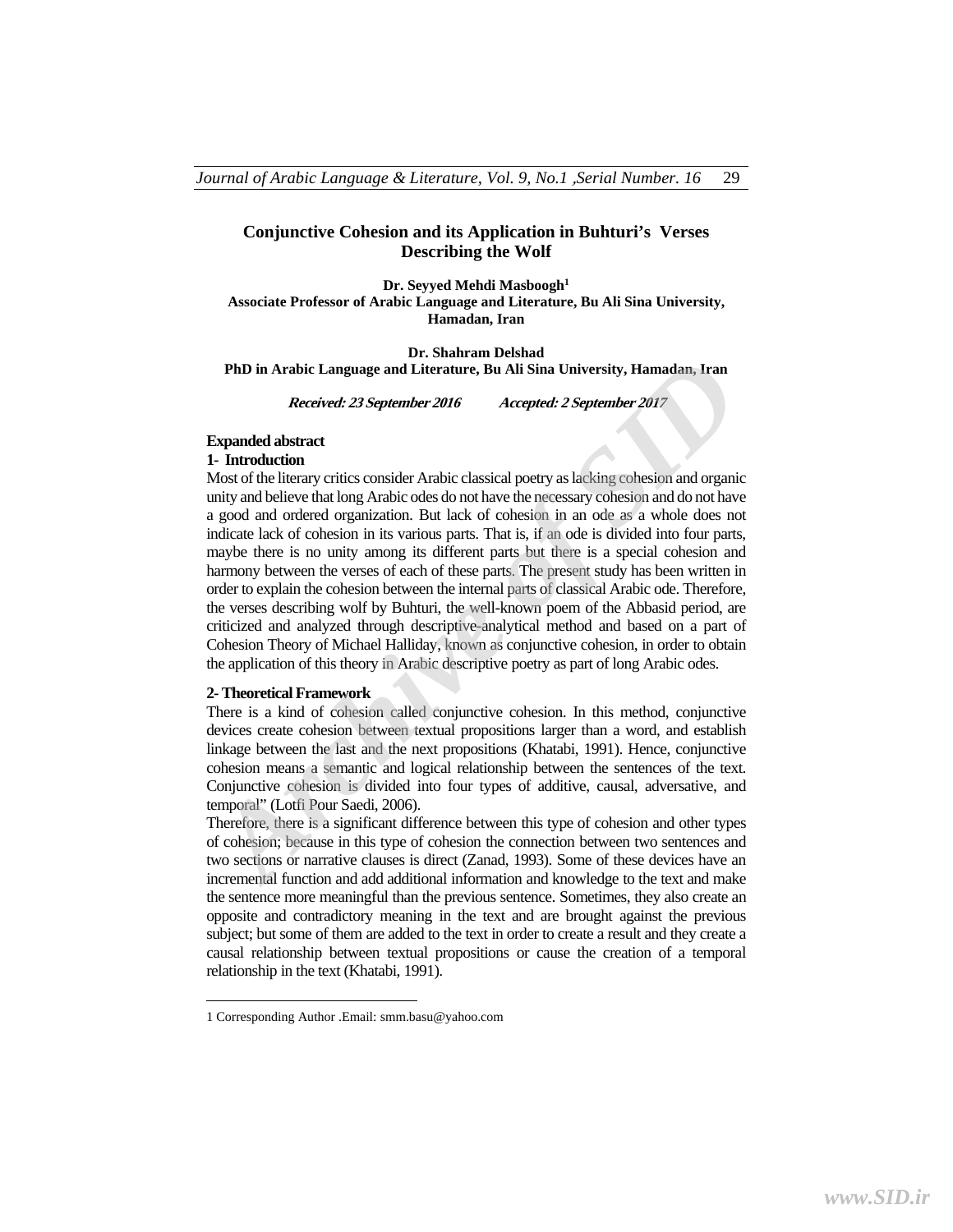### **3- Research Method**

The present study tries to criticize and analyze this part of the ode through the descriptiveanalytical method and according to Michael Halliday's theory (Born in 1925) and the four factors of conjunctive cohesion, and measure the application and reflection of conjunctive elements in these verses and indicate their frequency, function, and implications.

#### **4- Research Findings and Discussion**

- If we look at the most famous descriptive odes of classical literature, we will see that these odes have various types of additive relations. In the verses describing the wolf by Buhturi, this type of cohesion is seen in a beautiful manner; such that all the things in this part of the ode have been described correctly and completely and the reader is persuaded. These verses, using the functions of additive relation, have been able to look as a painting panel with inclusiveness of the elements, and provide a comprehensive picture of the battle scene to the audience.
- Any text may consist of a series of contradictory propositions and events that the writer expresses using adversative conjunctive elements. This subject is less used in descriptive texts due to the correlation and coherence of the descriptive elements; because the increasing use of this relation is when the text consists of different interactions and in some cases, these actions may be against each other. Although the verses describing the wolf by Buhturi have a set of semantic and structural contrast, these contrasts have less appeared in the text layout, and the poet has less used the devices of adversative relation. these odes have various types of additive relations. In the verses describing the wolf by Buhturi, this type of cohesion is seen in a beautiful manner; such that all the dinings in this part of the ode have been described
- When the descriptive verses of Buhturi become dramatic with a moving aspect, a causal relation is created in them; and when he is merely describing and expressing the features of things, the causal relation becomes low in that; given the dominance of the descriptive element on the dramatic and narrative elements in these verses, the amount of using causal relation is lower in these verses.
- Buhturi, in his verses describing the wolf, after describing the night and the state of hunger and emaciation of the wolf, describes his battle with the wolf, in which temporal devices are seen increasingly. In addition, the description of his battle with wolf requires using a temporal relation because every event involves time. Therefore, in this part, we can see a sequencing and temporal continuity between the verses. So, the poet in this part has no way other than using the devices of temporal relation; for example, the words "Somma", "Fa'", and "Vav" have been used many times.

#### **5- Conclusion**

From what has been mentioned in this study, the following results can be obtained:

In these verses, the poet has described his battle with the wolf coherently and beautifully and has used conjunctive devices in different methods in order to give cohesion to the verses. The overall result of the research shows that Buhturi, using the factors of conjunctive cohesion, has been able to compose a cohesive poetry that its elements are related from the beginning to the end, and this link and cohesion has been achieved through a proper and logical use of these devices. Overall, additive devices such as reference "Vav" and also temporal devices such as "Fa'" have a great role in giving cohesion to these verses.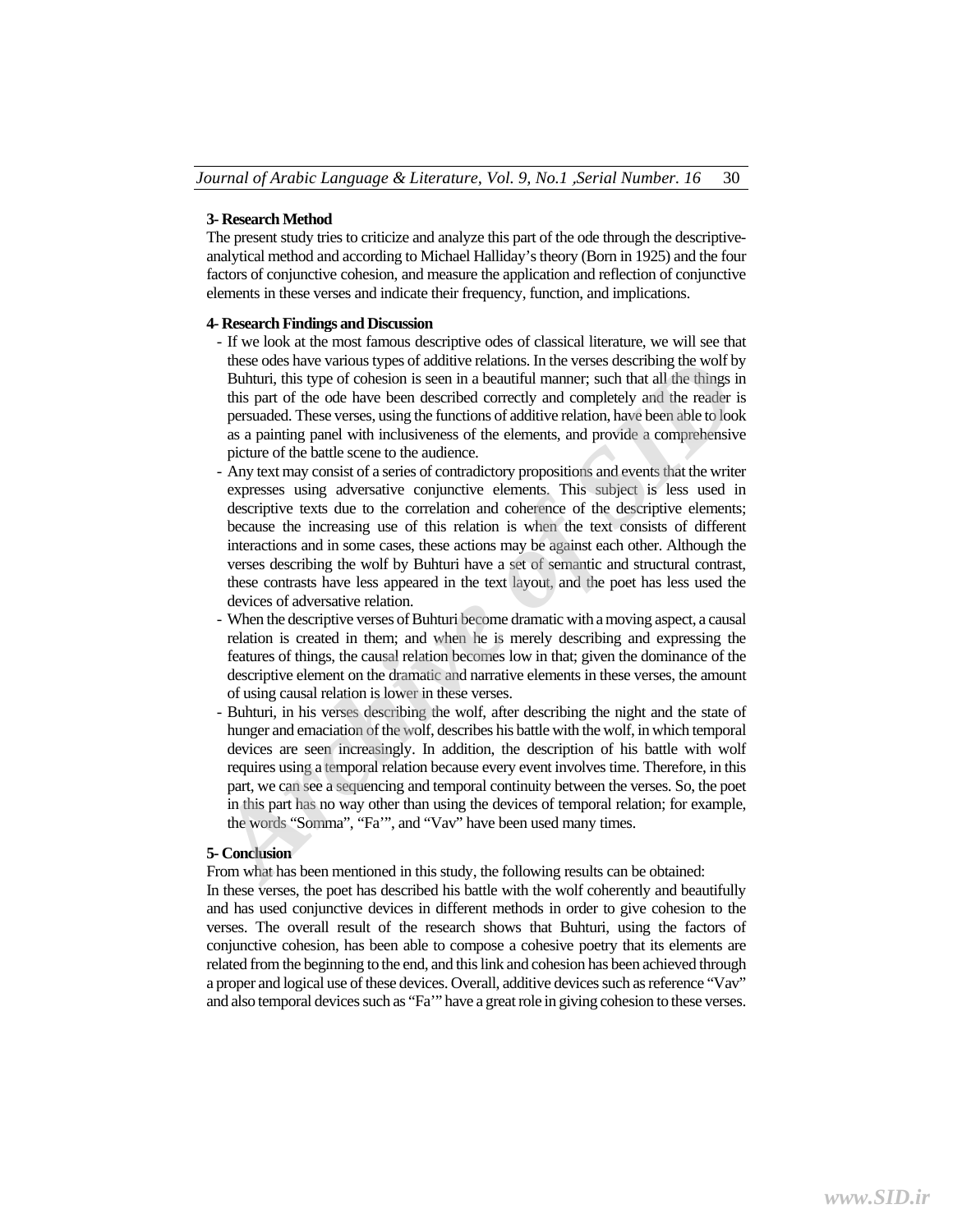**Key words:** Conjunctive cohesion, Michael Halliday, Buhturi, Description of the wolf.

#### **References (In Persian)**

- 1. Akhlaghi, A. (1997). *Tahlil sakhtari Mantegh Al taire Attar* [Structural analysis of Mantegh ot Teyr by Attar]*.* Isfahan: Farda.
- 2. Azar Nejad, Sh. (2006). *Motaleye mafhome ensejame vaghegani dar Quran karim* [The study of the concept of lexical cohesion in the Holy Qur'an] Unpublished master's thesis. Payame Noor University of Tehran.
- 3. Foruzandeh, M., & Bani Talebi, A. (2014). *Abzarhaye afarinandeye ensejame matni va peyvastare balaghi dar viso ramin* [The devices creating textual cohesion and rhetorical continuum in Vis and Ramin]. *Journal of Poetry Research of Shiraz University*, *6*(2), 107- 134.
- 4. Lotfi Pour Saedi, K. (1992*). Daramadi be sokhan kavi* [An introduction to speech analysis]. *Journal of Linguistics, 9*(17), 109-122.
- 5. Mohajer, M., & Nabavi, M. (1997*). Be soye zaban shenasye sher rahyafti naghshgera* [Towards the linguistics of role-oriented strategic poetry]*.* Tehran: Markaz Publishing.
- 6. Sarli, N. Gh., & Eshani, T. (2011). *Nazareye ensejam va hamahangi ensejami va karbaste an dar yek dastane kaminaye farsi* [The theory of cohesion and cohesive coordination and its application in a minimum Persian story]. *Journal of Linguistic Research of Alzahra University, 2*(4), 51-77. 3. Foruzandeh, M., & Bani Talebh, A. (2014). *Abzantage derinandeley ensegimmative a peryonstare bulgghi dar viso ramin* [The devices creating iextual cohesion and rhetorical continuum in Vis and Ramin]. *Journal of Poetry*

#### **References (In Arabic)**

- 1. Afifi, A. (2001). *Nahv an-nas: Etejahon jadid fel-dars annahvi[*Towards the text; A new trend in the grammar lesson]. Cairo: Maktab Zahra Al-Shargh.
- 2. Al-Buhturi, A, (n. d.). *Divan* [divane Al-Buhturi]; Description and convey by Hanna Alfakhoori; first volume, Beirut: Dar Al Jail.
- 3. Al-Khatabi, M. (1991). *Lesaniato Al-nas: Madkhal ela ensejam ol-khetab* [Text linguistics, A look at the coherence of the text]. Beirut: Almarkaz Saghafi Al-Arabi.
- 4. Al-Shawash, M. (2001). *Osool al-tahlil al-khetab fi nazariah al-nahviah alarabiah*[The origins of speech analysis in arabic grammar]. Tunisia: Institute for Arabic Distribution.
- 5. Alzanad, A. (1993). *Nasij ol-nas: Bahson fi ma yakoon behe al-malfooz nasa*[Text search; search in which the text is operative]*.* Beirut: Almarkaz Saghafi Al-Arabi.
- 6. Booste, M. (2009*). Al-etesagh val ensejam fi Surah al-Kahf* [Coherence and harmony in Surah al-Kaf], master's thesis; university of Al-haj Lekhazar Beatenah.
- 7. Mohammad, A. (2007). *Elm al-loghat Al-nas* [Science of text language]. Cairo: Maktab ol-Adab.
- 8. Sabihi, M. A. (no date). *Madkhal ela elm an-nas va majalat tatbighehi [*Introduction to the science of the text and its application areas*]*. Beirut: Dar Al-Arabiah Lel Oloom Nasheroon.